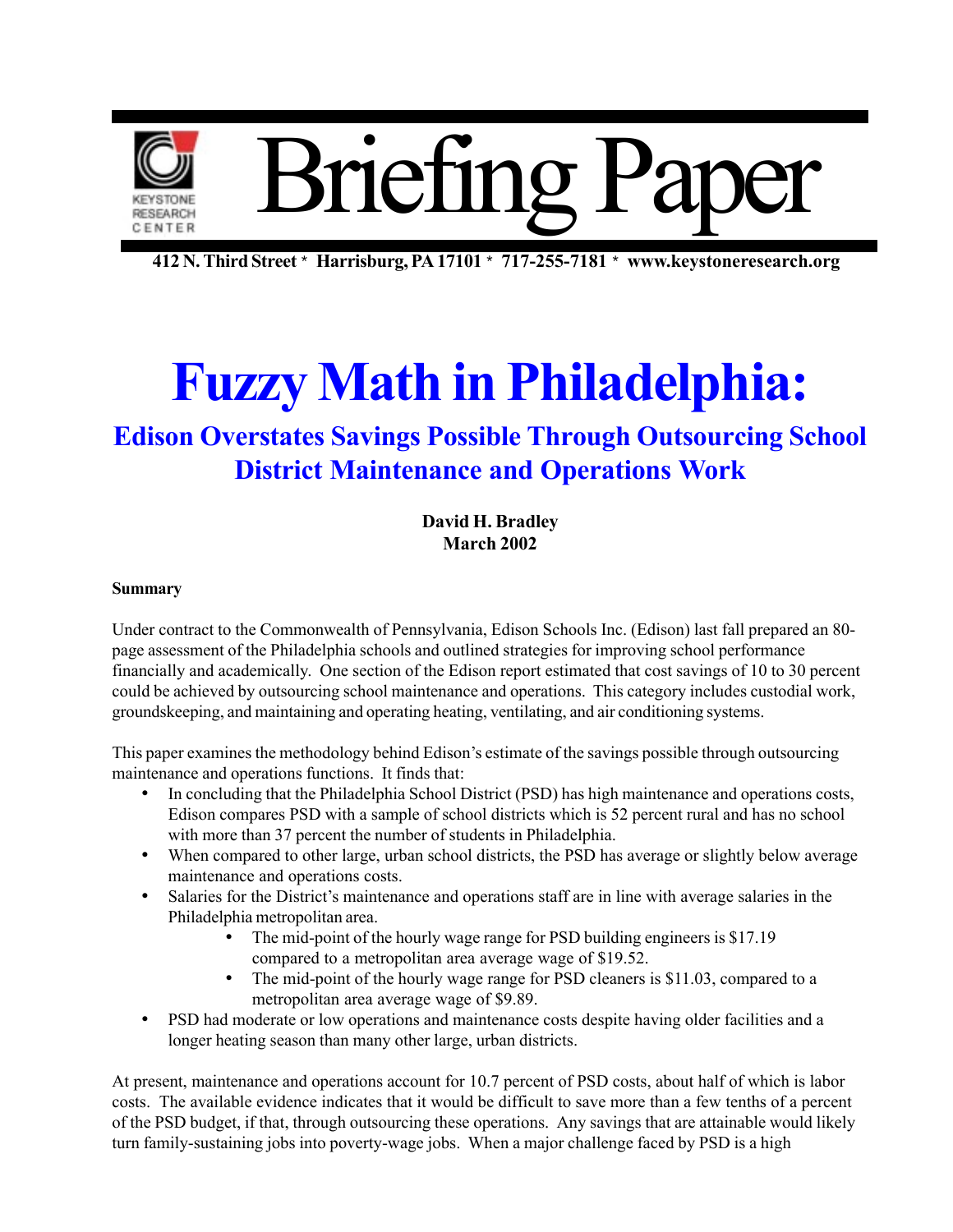

concentration of children from families living below the poverty line, penny pinching by creating more poverty in Philadelphia is not a sensible reform strategy.

### **Background**

On October 30, 2001, Edison Schools Inc. (Edison) released an assessment of the academic and financial position of the Philadelphia School District (PSD), *Strengthening the Performance of the Philadelphia School District* (hereafter, Edison Report).<sup>1</sup> Under contract to the Commonwealth of Pennsylvania, Edison prepared the report to assess the PSD and to offer a strategy for strengthening the District financially and academically. The 80-page report covers educational programs, management, information technology, finances, and governance in the District. In Section 4 ("District Finances"), Edison details strategies for reducing non-instructional costs in the PSD. The report states that "by pursuing strategic, targeted cost reductions in areas of large expenditure, such as personnel, transportation, procurement, and the price of benefits, the District will begin to close the gap between the revenue and expenditure growth rates" (55). (Numbers in parentheses at the end of sentences refer to the page in the Edison Report where the cited quote or claim can be found.)

The Edison Report maintains that:

- The PSD has nearly 5,500 non-instructional employees; in this group, there are nearly 3,000 maintenance and custodial employees and 850 secretarial employees (58).
- Approximately \$135 million is budgeted for custodial and maintenance work (in a total budget of  $$1,987,436,766$  $(59).^2$
- The PSD "spends more to clean its schools than other districts in the Mid-Atlantic region as well as the average district nationwide" – 50 percent more on a per-student basis and 40 percent more on a square-footage basis (59).
- Other districts that have outsourced maintenance and operations have realized savings between 10 and 30 percent in the first years of the outsourcing (59). Edison's "source" for this claim (in footnote 119) is "interviews with an external service provider."

The next section considers the plausibility of Edison's claim that large savings are possible through outsourcing maintenance and operations work.

### **Benchmarking – Compared to What?**

The Edison Report employs a standard technique in assessing costs or performance – benchmarking. Benchmarking allows organizations – often businesses, but also schools and state and local government – to compare their performance against other "similar" organizations.<sup>3</sup> The Edison Report notes that, "benchmarking against other school districts and against American School and University (ASU) standards suggests the District has a significant savings opportunity in this area" (59). Exhibit 17 in the Edison Report shows that the PSD spends \$688 per student on maintenance and custodial costs, compared to \$453 for the Mid-Atlantic region. On a square footage basis, the District's costs are much higher than the Mid-Atlantic region or the national median - \$4.69 compared to \$3.34 (Mid-Atlantic) and \$2.75 (National median). The issue is whether these are appropriate "benchmarks" for PSD.

That Edison recognizes the need for care in selecting benchmarks is suggested by its analysis of spending per student – figures that might influence the size of any Edison contract to manage Philadelphia schools. In this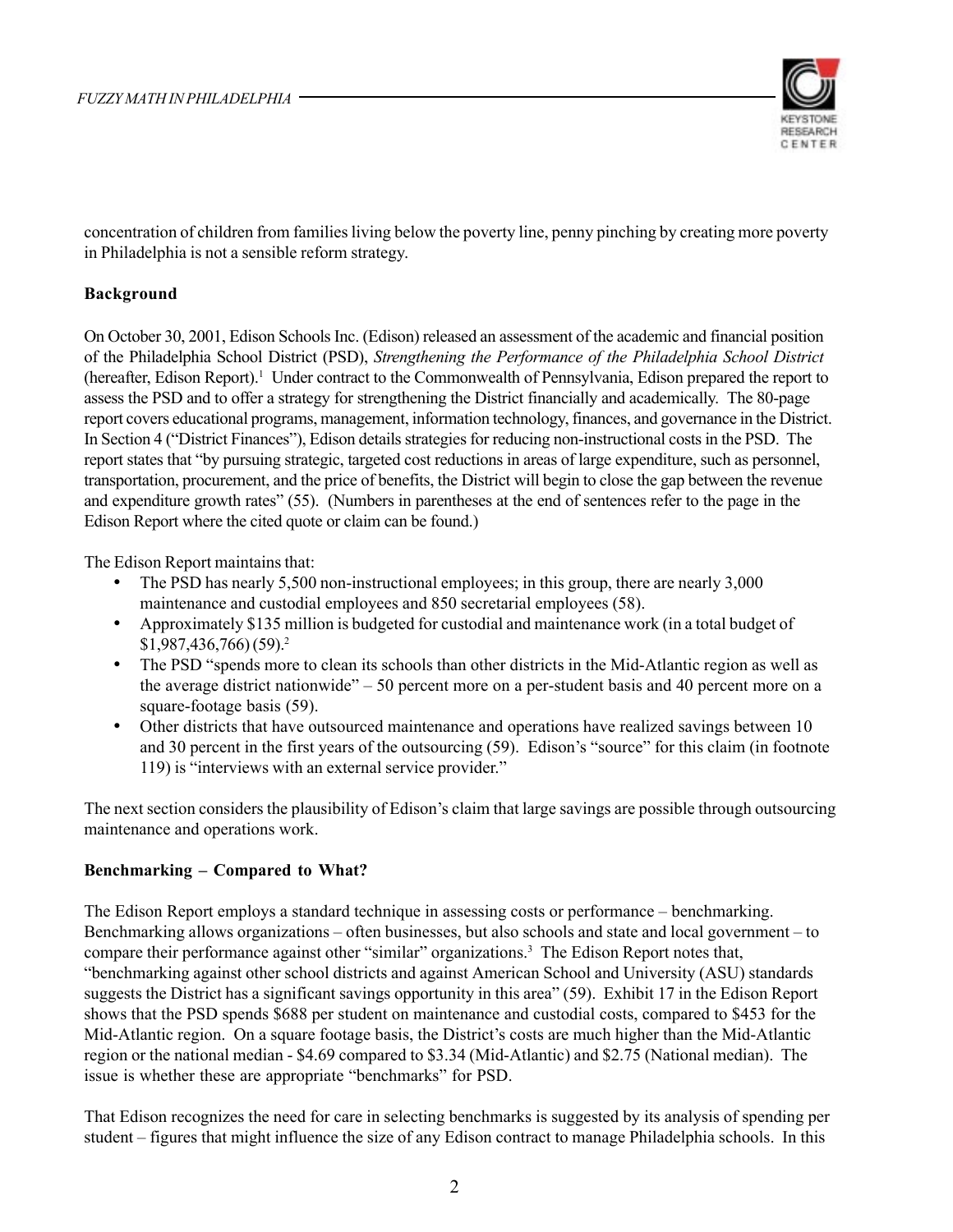

case, Edison compares PSD to Houston, Clark County (Las Vegas), and Broward County (which includes Fort Lauderdale) – urban school districts of similar size. Nonetheless, in the case of maintenance and operations costs, Edison chose as benchmarks broad geographic regions, rather than school districts of similar size and cost environment (large, urban). As we shall see, the choice of comparison group makes a big difference.

The ASU Mid-Atlantic region, with which Edison compares PSD, contains a sample of school districts of all sizes in the District of Columbia, Delaware, Maryland, Pennsylvania, Virginia, and West Virginia. Twelve out of 23 Mid-Atlantic region respondents in the ASU study were rural school districts with enrollment under 1,000.4 As its Mid-Atlantic regional cost (p. 8S), the ASU used cost in the "median cost" school district (i.e., cost in the district with costs above half of all responding districts and below half of all responding districts). This median cost district enrolled 2,458 students, maintained buildings with a total gross area of 320,000 square feet, had a maintenance and operations budget of \$1.7 million, and employed 25 maintenance and custodial workers.<sup>5</sup> The PSD, by contrast, had 210,428 students in the 2000-01 school year. Even the largest participating school district in the ASU study had a total student enrollment of 76.436.<sup>6</sup>

The Edison Report makes no attempt to compare the PSD to other large, urban school districts, to benchmark the PSD's maintenance and operations costs as a percent of total district expenditures, or to compare the District's wage costs with those of similar occupations in the metropolitan Philadelphia area. The next section provides all three comparisons.

### **Maintenance and Operations Costs in the PSD**

Although Edison did not attempt to do so, it is possible to compare the Philadelphia School District's expenditures with other major city school districts in the region and in the U.S. Comparing the PSD with other large urban school districts controls somewhat (much more than Edison did) for geographical and urban cost differences.

A 1998 analysis by the Council of Great City Schools found that on a per pupil basis (Table 1 and Figure 1):7

- "maintenance and operations" spending in the PSD was below the average for 34 urban districts and equal to the national average;
- "environmental conditioning" spending (i.e., spending on heating, cooling, and utilities, except telephone) in the PSD was well above the urban and national average;
- "transportation" spending in the PSD was well below the urban and national average.

| Table 1. PSD Per Pupil Spending (1995-96) (dollars)                  |              |               |  |
|----------------------------------------------------------------------|--------------|---------------|--|
| <b>Budget Category</b>                                               | Philadelphia | Urban Average |  |
| Maintenance and Operations                                           | \$472        | \$517         |  |
| Fuel and Utilities ("environmental<br>conditioning," see footnote 8) | \$210        | \$142         |  |
| Transportation                                                       | \$152        | \$261         |  |

Source: See Footnote 7.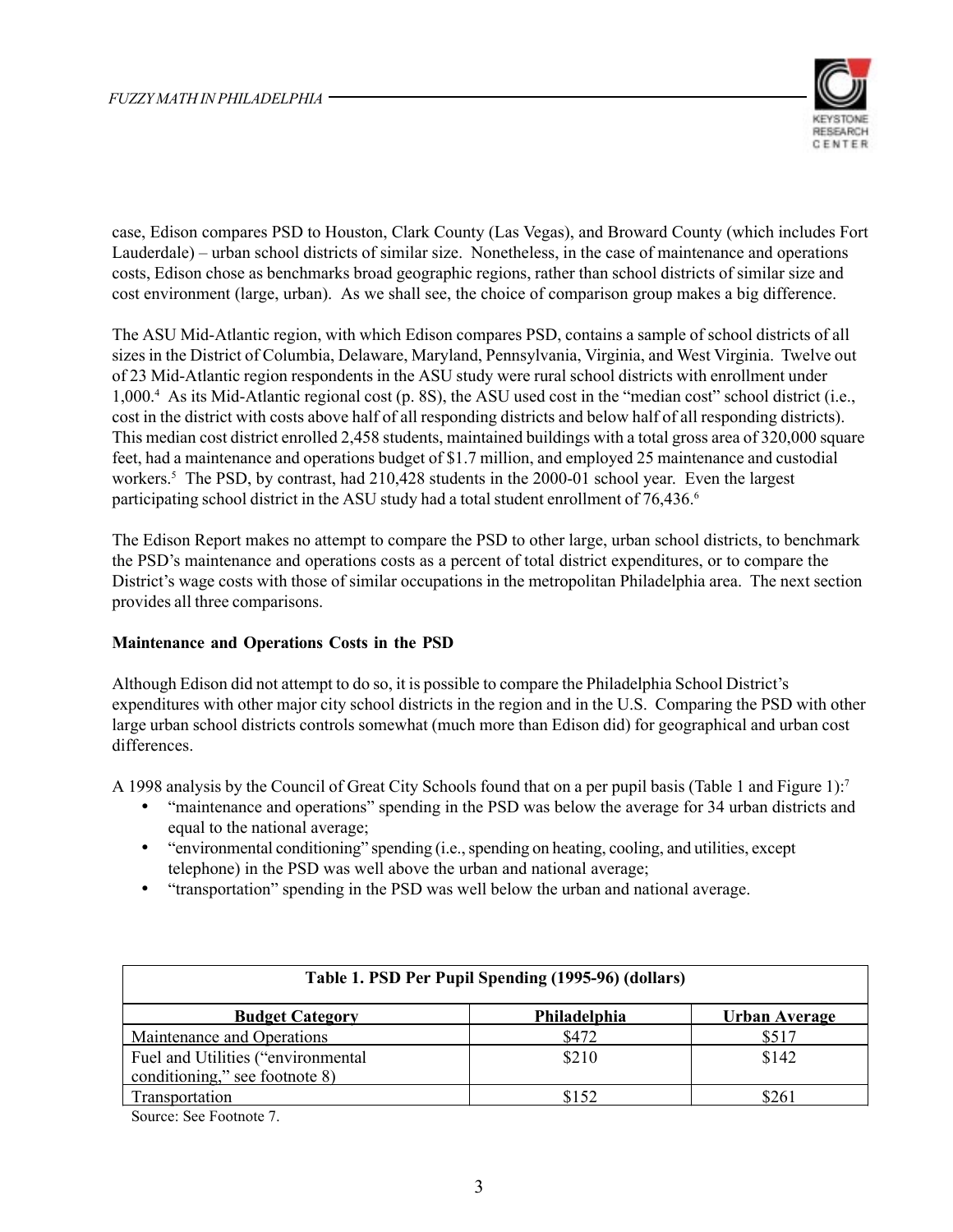

### **Figure 1. PSD Maintenance and Operation Costs Below Average for 34 Large Urban Districts**



Source: Footnote 7.

Further, the data in Table 1 show that the PSD spends a lot less per pupil on transportation services than other urban school districts and the nation as a whole. Data from Table 1 do show that the PSD spends more per pupil on environmental conditioning than the urban average. The authors of the Council of Great City Schools' report attribute this cost difference largely to the older age of the city's school buildings. They conclude that "there is little in these statistics to suggest that Philadelphia uses its resources very differently from the typical school system nationally."8

Data in Table 1 suggest that Philadelphia does not seem to have high maintenance and operation costs. As further evidence, Keystone Research Center gathered data on maintenance and operations expenditure for seven large urban school districts (Table 2 and Figure 2).<sup>9</sup> Operations and maintenance spending in the PSD, at 10.7 percent of total expenditure, is in the middle of spending in six other comparable large urban school districts<sup>10</sup>

On a cost per square foot basis, the PSD is slightly above Dallas and Clark County but below Houston, Miami-Dade, and New York City. Given that the average age of buildings in the PSD is 68 years old, it is perhaps surprising that the maintenance and operations costs are not higher.<sup>11</sup>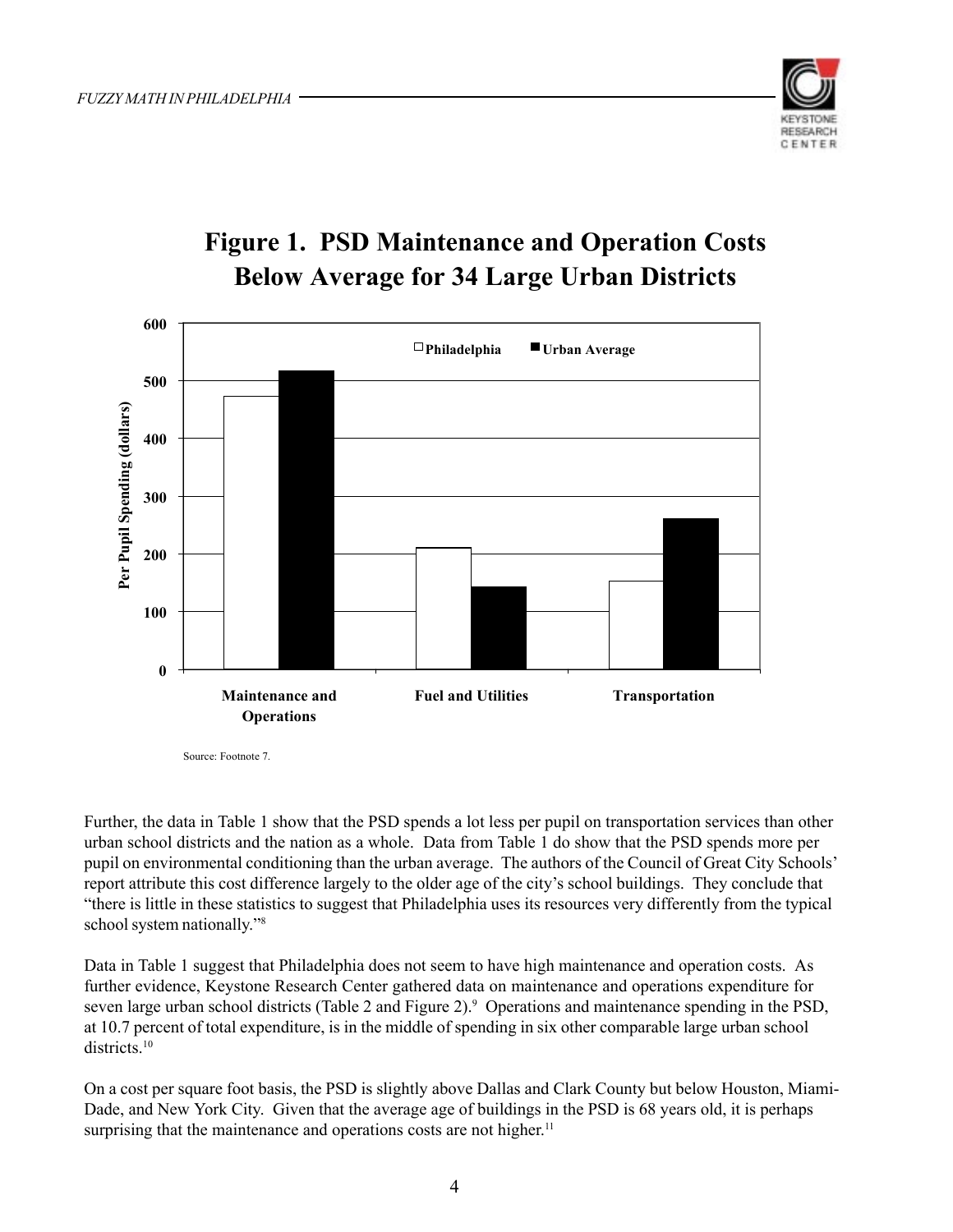

| <b>Table 2. PSD Operations and Maintenance Costs</b> |                                                                                          |                                                                             |  |
|------------------------------------------------------|------------------------------------------------------------------------------------------|-----------------------------------------------------------------------------|--|
| <b>School District</b>                               | <b>Operations and Maintenance</b><br>as a Share of Total<br><b>Expenditure (percent)</b> | <b>Operations and Maintenance</b><br><b>Costs per Square Foot (dollars)</b> |  |
| Philadelphia                                         | 10.7%                                                                                    | \$5.81                                                                      |  |
| Dallas                                               | 11.9                                                                                     | 5.64                                                                        |  |
| Houston                                              | 11.4                                                                                     | 5.88                                                                        |  |
| New York City                                        | 8.0                                                                                      | 6.81                                                                        |  |
| Miami-Dade                                           | 13.4                                                                                     | 8.16                                                                        |  |
| Chicago                                              | 8.6                                                                                      | 4.55                                                                        |  |
| Clark County (Las Vegas)                             | 10.0                                                                                     | 5.07                                                                        |  |

Sources: Philadelphia (PSD Office of Financial Planning & Analysis and National Conference of Firemen and Oilers Local 1201); Dallas (http://www.window.state.tx.us/tspr/dallas/ch05c.htm); Houston (http://www.houstonisd.org and personal communication with Facilities Management and Operations staff); New York City

(http://www.nycenet.edu/offices/d\_chanc\_oper/budget/exp01/y2000\_2001/FY2001T7.asp); Miami-Dade (School Board of Miami-Dade County Financial Report and personal communication with Personnel Department); Chicago (Chicago Public Schools, Comprehensive Annual Financial Report); Clark County (http://www.ccsd.net).





Sources: see note to Table 2.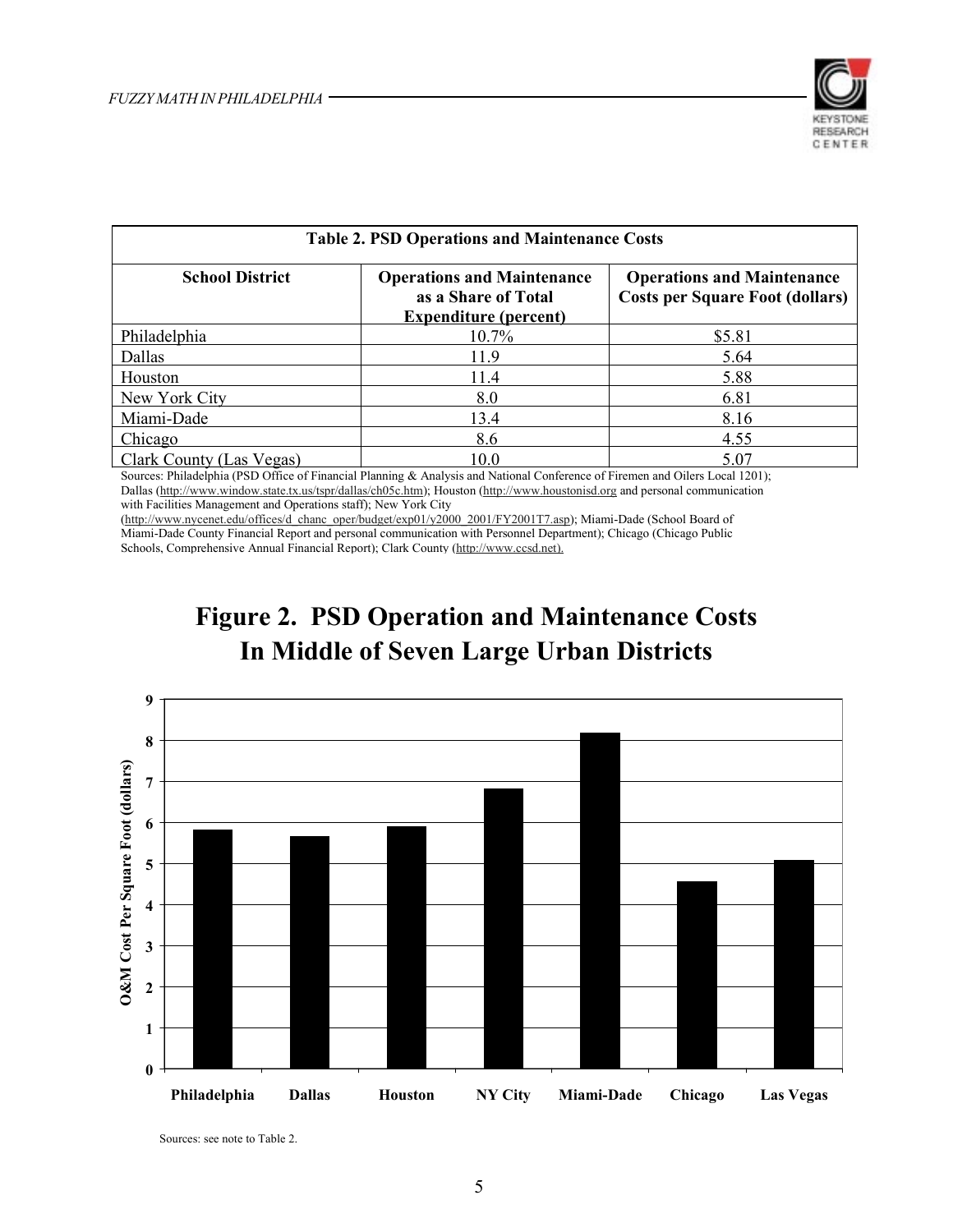

| Table 3. Occupational Wages in the PSD and Metropolitan Philadelphia |                              |                             |  |
|----------------------------------------------------------------------|------------------------------|-----------------------------|--|
| <b>Position</b>                                                      | <b>Mean Hourly Wage Rate</b> | <b>OES Mean Hourly Wage</b> |  |
| <b>Building Engineers</b>                                            | \$17.19                      |                             |  |
| <b>Cleaners</b>                                                      | \$11.03                      | \$9.89                      |  |

Source: National Conference of Firemen and Oilers Local 1201 and U.S. Bureau of Labor Statistics' Occupational Employment Statistics (OES), online at http://www.bls.gov/oes.

#### **Wages in the PSD and Metropolitan Philadelphia**

Implicit in the suggestion that the District could realize cost savings of between 10 and 30 percent (as the Edison Report states) is the assumption that wages and benefits can be cut sharply through outsourcing, without sacrificing quality and efficiency. Leaving aside whether compensation cuts would actually translate into cost cuts (or only into productivity deterioration), is it plausible that large wage and benefit cuts could be achieved? To evaluate this implicit claim, it is necessary to compare wage rates of the major maintenance and operations occupations in the PSD with similar occupations in the Metropolitan Philadelphia area.12 Table 3 and Figure 3 show that the mean hourly wage rates for building engineers and cleaners, who account for 73

### **Figure 3. PSD Maintenance Wages Are Average for Philadelphia Area**



Source: Table 3.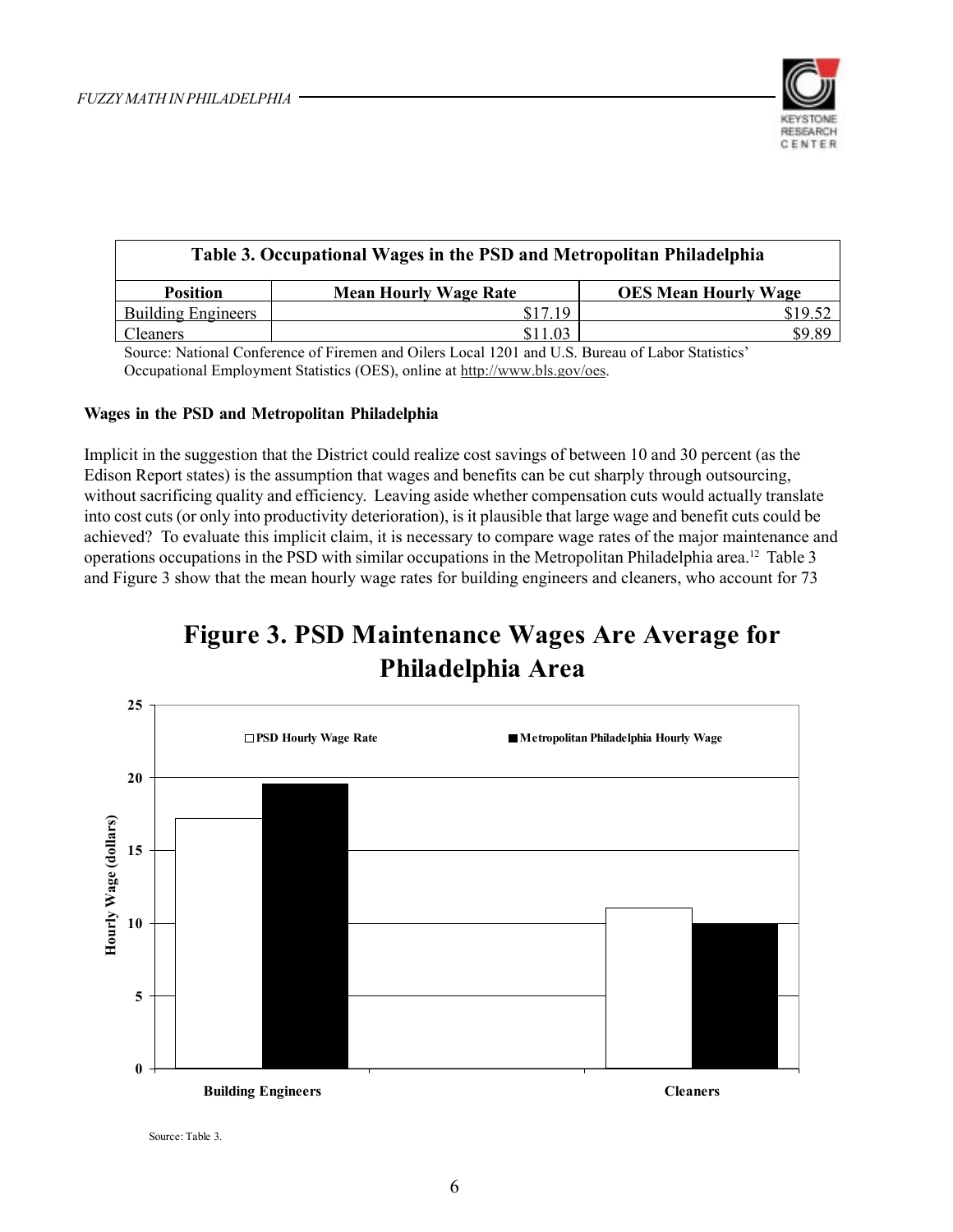

percent of the PSD non-transportation maintenance and operations personnel, are similar to the mean hourly wage for workers in the same occupations in the metropolitan Philadelphia area.<sup>13</sup> This casts doubt on Edison's implicit assumption that wages in these occupations could be slashed through outsourcing.

### **Conclusion**

This paper has assessed the Edison Report's analysis of maintenance and operations costs in the Philadelphia School District. It shows that the PSD's maintenance and operations costs are not out of line with the cost in other urban school districts. This is particularly so given the age of facilities in the PSD. In sum, the Edison Report provides no credible evidence that sizable cost-savings opportunities exist in the maintenance and operations division of the PSD.

Total salaries for maintenance and operations staff equal 5.1 percent of total 2000-01 PSD; custodial salaries, the largest labor subcategory in maintenance and operations, equal 3.9 percent of PSD total expenditures. Our analysis indicates that at most a few tenths of one percent cost savings might be achieved by outsourcing the school district's maintenance and operations functions. Even this savings may not be attainable. Outsourcing could cost PSD money if it leads to the loss of key building personnel with critical knowledge of old school heating, ventilating, and air conditioning units.

Any attempt to save even a few tenths of one percent in costs through outsourcing would likely be based on lowering salaries especially for the lowest wage PSD cleaning and other operations staff. This would create more poverty-wage jobs in the city of Philadelphia. On an overall cost basis, this could backfire for Philadelphia's schools because it costs substantially more to educate children in poverty.<sup>14</sup> In a city in which concentrated poverty is a primary challenge that makes high-quality schools difficult to achieve, a strategy that creates more poverty seems, at best, misguided.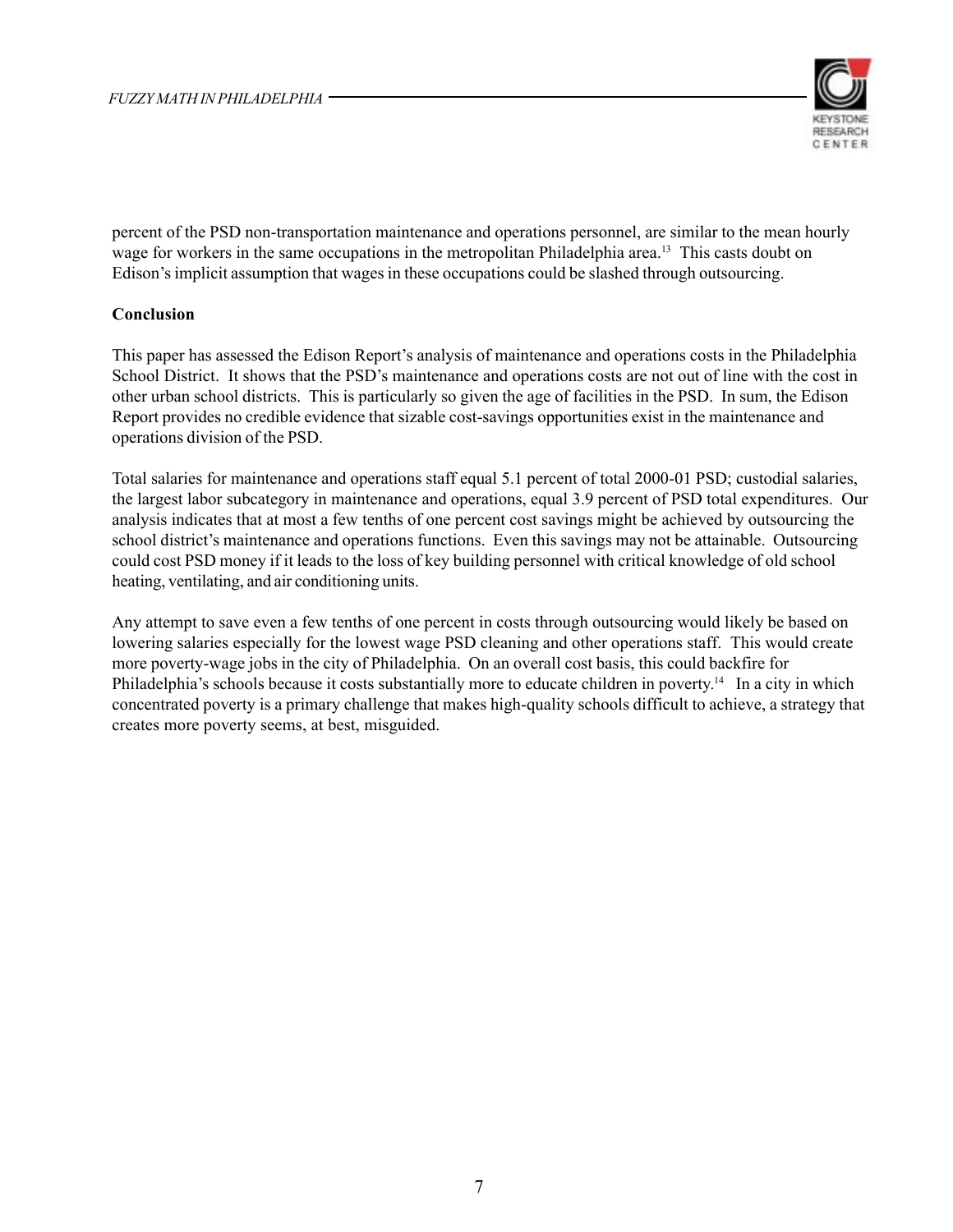

## **ENDNOTES**

<sup>1</sup> In this paper, PSD and/or the District refer to the Philadelphia School District.

2 The total budget figure is reported in Appendix A of the Edison Report and refers to the total PSD expenditure for Fiscal Year 2001-02.

<sup>3</sup> In a prior report, for example, the Keystone Research Center benchmarked Pennsylvania's investment in community colleges against that of other states. See Stephen A. Herzenberg, *Does Pennsylvania Invest Adequately in Its Community Colleges? A State Benchmarking Analysis* (Harrisburg: Keystone Research Center, 2000).

4 American School & University (ASU), *M & O Cost Study* (Atlanta: ASU, 2001), p. 6S.

5 ASU, *M & O Cost Study*, p. TS-1 – TS-60.

6 Personal communication with American School and University research staff, February 13, 2002.

7 Council of Great City Schools (CGCS), *Adequate State Financing of Urban Schools: An Analysis of Funding to the Philadelphia Public Schools* (Washington D.C.: CGCS, 1998), Table 5. The "urban" comparison group consists of 34 large urban school districts. The average enrollment for the average school district in the Great City School's group is 125,000. In this study, "Maintenance and Operations" expenditures include staff, equipment, and supplies for the care, upkeep, and operation of buildings, grounds, security, and other services; but exclude expenditures for major equipment purchased from a special capital purchases fund, utilities, heating/cooling fuel. "Environmental Conditioning" expenditures include fuel for heating and cooling plus all utilities except telephone. "Transportation" expenditures include staff, maintenance and operation of equipment, fuel, and contracts for transporting public school students even if a separate transportation fund is maintained.

8 Council of Great City Schools, *Adequate State Financing*, p. 24.

9 These seven districts are all of the 12 largest U.S. school districts (measured by number of students) for which we were able to obtain comparable data. For information on number of students by school district, see National Center for Education Statistics, http://nces.ed.gov.

<sup>10</sup> Comparing operations and maintenance costs across school districts is difficult because district budgets vary in their line items. In compiling the data on the seven districts in Table 2, we used a relatively aggregated budget category (in most cases, "operations and maintenance") to improve data comparability across districts.

<sup>11</sup> Personal communication with the president of Local 1201, National Conference of Firemen and Oilers.

<sup>12</sup> Metropolitan Philadelphia includes Philadelphia, Bucks, Chester, Delaware, and Montgomery Counties in Pennsylvania and Burlington, Camden, Gloucester, and Salem Counties in New Jersey.

<sup>13</sup> The wage data for metropolitan Philadelphia are from the U.S. Bureau of Labor Statistics' Occupational Employment Statistics (OES), online at http://www.bls.gov/oes. Wages in the OES data are straight-time, gross pay, exclusive of premium pay. For each occupation in the OES, the mean wage is the estimated total wages for an occupation divided by its weighted survey employment. The PSD data were provided by Local 1201 of the National Conference of Firemen and Oilers (NCFO), an affiliate of the Service Employees International Union (SEIU). NCFO data were reported as annual salaries. To convert the salaries to hourly data, the annual salary was divided by the appropriate number of annual hours. For building engineers, annual hours equal 2080 (full-year, full-time). Approximately 73 percent of the cleaners are part-time (5 hours per day). Thus the mean hourly wage was derived from the weighted sum of part-time and full-time cleaners (after dividing the annual salaries by 1300 (full-year, part-time) and 2080, respectively). Salary data for Local 1201 were also reported in ranges – "low" and "high" – for each occupational classification. Absent an exact distribution of employees along the salary range, the mid-point